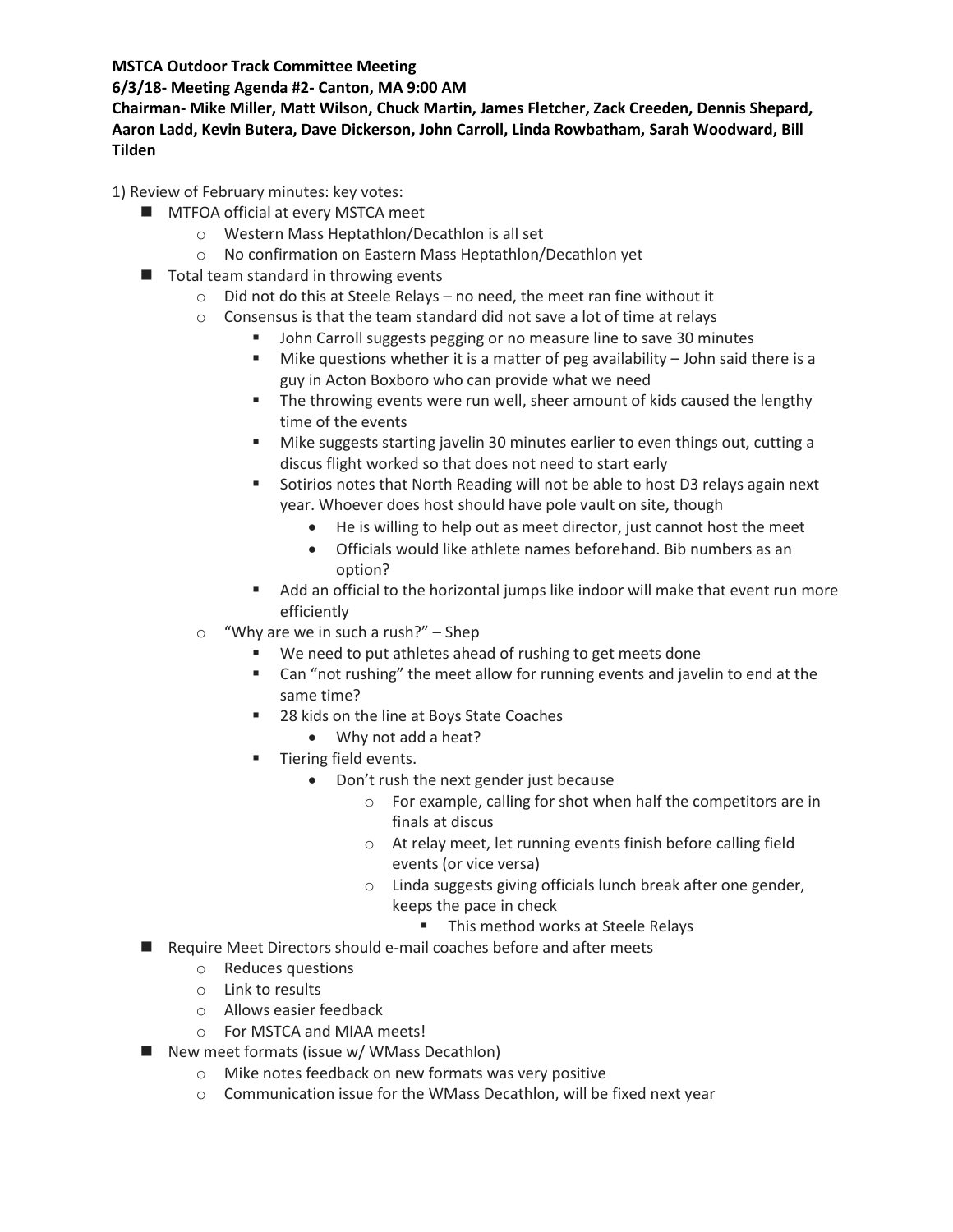- 2) Updating of standards/ formats for MSTCA meets- if necessary
	- State Relays- standards for all events?
		- o Running events never hold up the meet
			- Slight worry about B teams or slower 4x800s, but no need to put standards yet
		- o Relay Meet Directors should meet and be doing the same thing with the same expectations
			- \$100 late fee per team at meets just a small example. Is this enforced the same?
		- o Potentially revisit the Javelin distance standards.
			- Conservative standard last year, making it harder may expedite event
				- No consensus on what that new distance should be
	- **I.** J. Silvain (e-mail report) return no measure line to relays (perhaps we need to explain better why we don't do this)
		- o Bill Tilden suggests a minimal no measure line (like 50 feet in javelin)
		- o Aaron Ladd suggests ordering flights by ability instead of by team
			- For example, time lost pulling tape measure from 110 to 80 to 50, back to 110
			- Kids self-select where they should throw
				- $\bullet$  3<sup>rd</sup> throwers first, 2<sup>nd</sup> throwers next, 1<sup>st</sup> throwers last
			- John Carroll counters that this would be hard to sort
				- Aaron clarifies that this order would just be per flight, not overall
			- **John also notes pegging would be the right solution** 
				- Volunteers to try pegging at D1 meet next year
		- o Mike recommends that we try pegging at D1 meet next year as a pilot program
	- J. Silvain (e-mail report) Meet Directors need to make example of slow/cranky/incompetent officials by having referee move them once complaints are issued
		- $\circ$  Officials should have name tags to identify them for coach and meet management purpose
			- Not filing complaints against "that bald guy".
			- **Easier to interact with them in personable way**
	- John Carroll motions site directors need to be paid \$500 for all MSTCA meets
		- o **Motion – Unanimous**
	- We need to create incentive to host meets
		- o More hassle than value to coaches and athletic directors
			- Example North Reading backing out of hosting
		- o \$350 for a staff and t-shirts and a hot dog aren't worth it
	- John Carroll recommends added compensation to school, beyond free entry
		- **Motion – Unanimous**
	- Add scoring to Freshman/Sophomore meet
		- o Dennis notes all meets should be team scored
			- **EXECONCERN IS WE UP THE VIOLUTE IS VIOLATED AT A CONCERNATION IN A CONCERNATION CONCERNATION**
			- Counterpoint is that we bill Freshman/Sophomore as a Championship meet
		- o John says Coaches Invite thinks it should be scored as well
		- o **Aaron Ladd motion to team score all MSTCA meets**
			- **Motion - Unanimous**
		- o **Aaron Ladd motions that we should give team awards to Top 3 teams in all MSTCA meets**
			- **Motion – Unanimous**
		- o John Carroll suggests alternative awards for teams
			- Colored plaques
			- Relay Wheels a la Penn Relays
			- Aaron suggests a traveling trophy that goes with a school and gets brought back to the meet the following year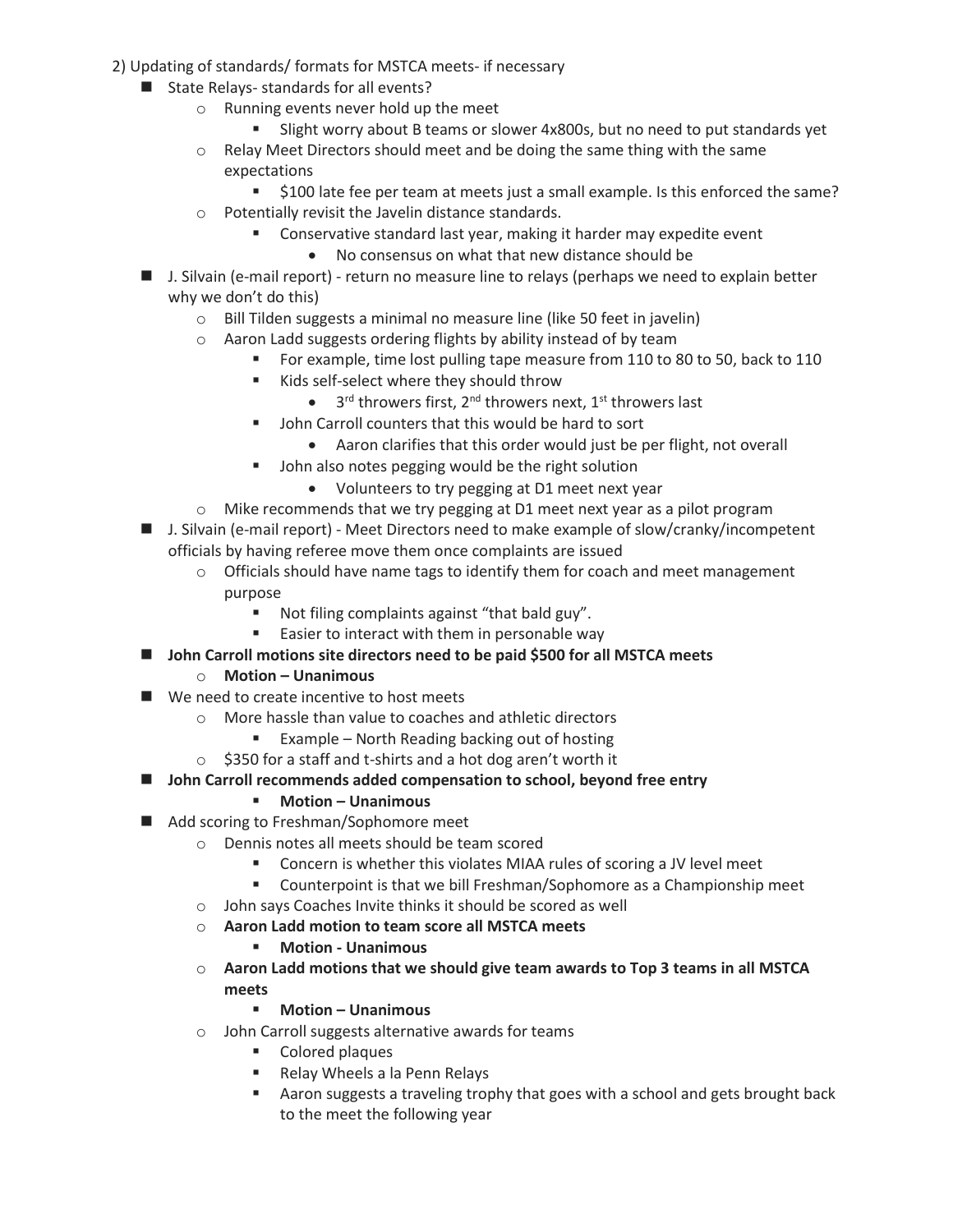- Sarah Woodward notes Western Mass teams would rather have relay t-shirts for winners of individual relays instead of overall team t-shirts
- John Carroll asks about emergency forms for outdoor meets
	- o Need to bring this to e-board
	- o There needs to be a better way to do this
- 3) MIAA Meet issues-
	- Seeding committee- recommendation to set clear guidelines to be followed by Tournament **Directors** 
		- o D1 seeding committee did great work correcting the seeds, did not get applied
			- o Major Issue with Central/West D1 meet
				- **Multiple Automatic qualifiers were not accepted**
				- Meet Director "presumed" times were all FAT
					- Athletes of Coaches that follow the format were punished
				- MIAA Meet Directors work for the schools and should be held accountable to follow their own format
	- Matt Carr e-mail of concern- Event winners from Divisional meets go to seeded heat in 800, mile, 2 mile, 4x800 (weather concerns)
		- o Mike and Matt Carr agree the kid can opt out of the fast heat
		- o **Motion: All winners of their Divisional meets in the 800, 1 mile, 2 mile, and 4x800 have the chance to opt in to the fast heat at All-States by Wednesday**
			- **Motion - Unanimous**
	- 2019 and beyond: hand times for 100, 200, 100/110H eliminated
		- o Matt Wilson notes Central Mass completely against this
			- **Mid Wach Principals filing a complaint with MIAA** 
				- Financially not feasible for schools
					- o FAT systems, bus travel
		- $\circ$  Aaron suggests potentially thinking out of the box and wonders why we can't take winners from league meets to Sectionals
		- $\circ$  Mike Miller notes that the current format is allowing qualified kids to be bumped from the meet, that's the biggest issue
	- **MSTCA sprint meets Thursdays in May to qualify** 
		- o Potentially interferes with Dual Meets
			- **EXEC** Zack supports these meets, says he will use his sprinters at FAT meets instead
		- o Mike notes these meets need to happen all across Massachusetts
			- Not just Notre Dame and Bishop Feehan
				- North Shore, Central Mass, Western Mass need to have local options
		- o Matt Wilson wonders why we are trying to solve the problem in this way
			- Sprints are not what make a meet take a long time.
				- Set an "easier" qualifying standard in 100/200/100H
				- Yes fields will be bigger, but adding heats to these events won't make the meet take longer
				- Top 8 will all make finals anyway
				- Field size will be appropriate at All-States
- 4) New business
	- John Carroll asks why the 4x800m or Two mile can't take place on Tuesday
		- $\circ$  Aaron says 4x800 at the end of the meet is less of a problem then when 4x800 is the first event
		- $\circ$  Chuck likes the 4x800 on Thursday so the 2 mile can be at the end of the meet